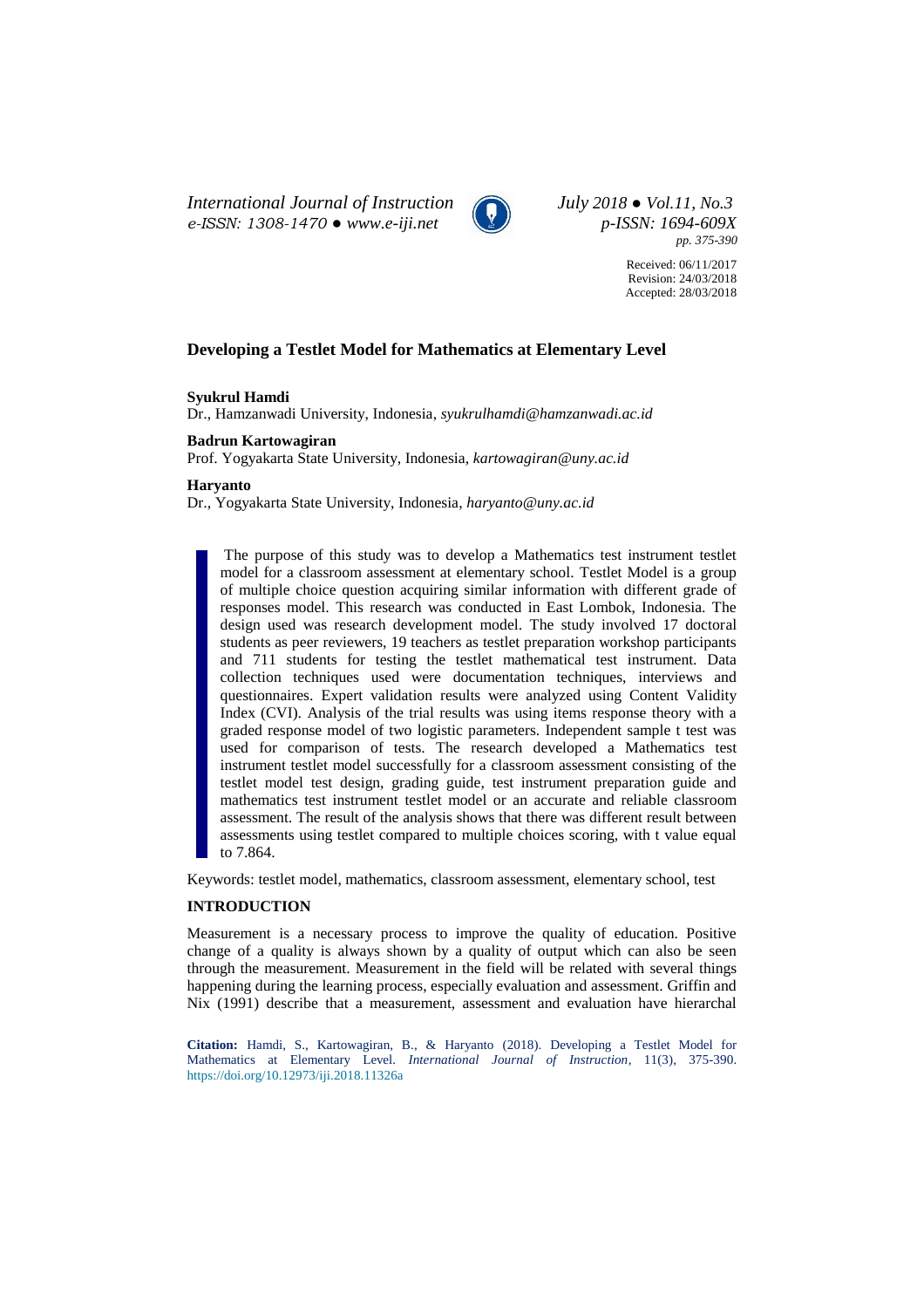characteristics. Measurement is comparing observation result with criteria while assessment is explaining and interpreting the measurement result. The hierarchal characteristics of these processes show that every evaluation activity involves a measurement and assessment (Mardapi, 2008).

The fact in the field shows that the ability of most teachers in preparing an assessment instrument is still low. It's supported by a study on *professor go to schools* activity performed by distributing questionnaires to teachers. The result showed that 79 percent of teachers had difficulty making an assessment instrument (Rohmawati, 2013). The result is supported by a study by Retnowati, at al., (2016) which states that "*the knowledge assessment became the single core competency and the teachers had few difficulties in implementing the assessment"*. Similarly, Kartowagiran and Jaedun (2016) also state that based on research only a small number of teachers regularly make assessment, and only a few teachers prepare assessment instrument. It's because most teachers feel they lack training so they don't fully understand the materials, especially assessment material.

One of the assessment models applied is the classroom assessment. The classroom assessment is often applied because it's consistent with the curriculum implementing in Indonesia today, particularly those related with several aspects which are the main objectives of education. Classroom assessment according to Russel and Airasian (2012) is a process aimed to collect, synthesize, and interpret information in making a decision in the classroom. Tierney (2006) states that the usage of a classroom assessment is aimed to promote the greater students' learning, especially from the latest research. Seven principles of effectiveness in the classroom assessment include requirement for classrooms. Therefore, the classroom assessment on quality of education can be performed by various assessment instruments. The assessment instruments could be test or non-test. Test instrument is categorized into objective test and non-objective test.

One of the regions which use both test types is East Lombok Regency. East Lombok is one of the centers of the measurement in various fields because it has the highest population compared with other regions in West Nusa Tenggara Province-Indonesia. Based on preliminary study in East Lombok Regency, some multiple choice tests used by teachers in semester exam can't reveal students' actual ability. A study on the implementation of curriculum 2013 (Abrory and Kartowagiran, 2014) concludes that the quality of the assessment of math lesson is poor. One of the factors of the problem lack of item analysis theoretically and empirically. The opinion was supported by the result of the analysis of items made by teachers with 6261 students of elementary school as respondents from A, B, and C accredited schools in 20 sub-districts in East Lombok. It shows that from 40 items used for math semester exam 2015 only 4 items or 10% are satisfactory, 42.5% unsatisfactory and 47.5% very unsatisfactory (Dikpora Kabupaten Lombok Timur, 2015). The analysis result means that the test instrument used was not fulfilled a good test standar.

Mathematics is a subject covered in both junior high school and elementary school national examination. According to Humenberger (1997), "students should see and experience that math is a language which can translate many problems, and help us solve and resolve problems in various cases". It means that student's math ability can be used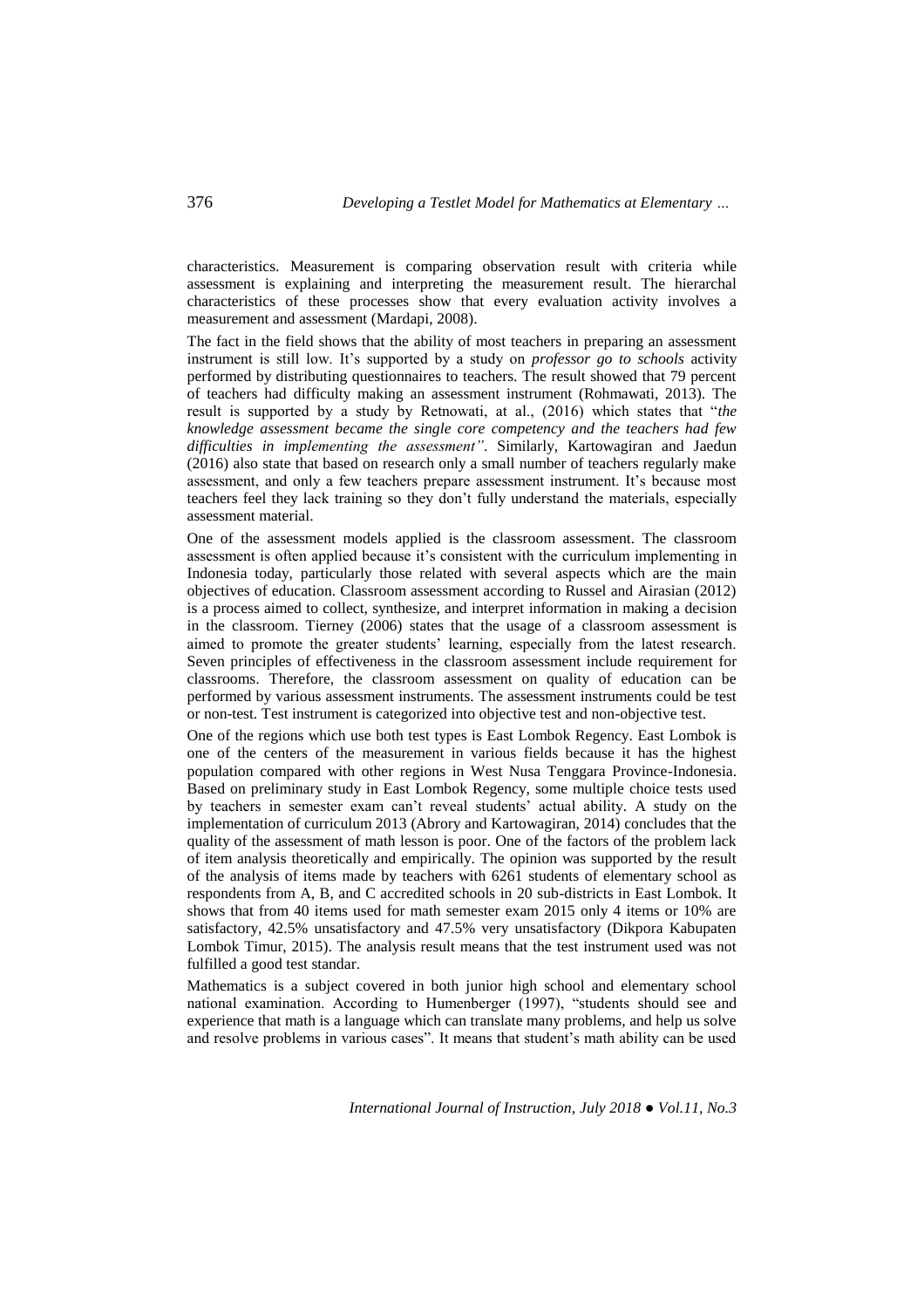to solve various problems and difficulties they face in learning various sciences, especially natural sciences. De Lange's (Van den Heuvel-Panhuizen, 1996) classified mathematics education objective into three levels, i.e. low level, medium level, and high level objectives. De' Lange's also presents levels of understanding as a pyramid shown. The low level objective of mathematics education is to make student master mathematics concepts related to object knowledge, definitions, technical skill, and standard algorithm, such as addition of integers, fractional numbers, etc.

At the second level which is the medium level, mathematics education objective is characterized by students' understanding on two or more concepts, making relation, integration, and problem solving are common terms at this level. At the third level which is high level, students' understanding is characterized by abilities to work with complex materials such as mathematical thinking and reasoning*,* communicative*,* critical attitude, creative, interpretative, reflective, generalizing, and mathematical. Haylock and Thangata (2007) state that problem solving can be defined as the ability of students to use their mathematics thinking and knowledge to overcome the problems presented and to achieve the result. So, problem solving requires creativity to think scientifically and to use logical reasoning.

Learning outcome assessment by teacher is performed continuously to observe process, progress, and improvement of outcome using test instrument or non-test instrument. One of the instruments is test related with a reality or realistic problem. In reality, some teachers don't fully understand the procedure or application of the test preparation in the field. Therefore, review of various references and theories by measurement experts is necessary to be basis for educators in the instrument development and outcome analysis.

There are two important instrument analyses which are qualitative analysis and quantitative analysis. Quantitative analysis uses the classical test theory and modern test theory which is known as Item Response Theory (IRT). It's found in the field that teachers and academicians mostly use classical test theory and multiple choice dichotomous scoring. One of the weaknesses of the classical test theory approach is lack of information on the response of each examinee on each item (Mardapi, 2004). The alternative approach is the item response theory approach for polytomous scorings.

Polytomous scoring usually uses essay test and testlet model test. Testlet is a group of multiple choice items which reveal the same information (Weiner and Kiely, 1987). Furthermore, according to Wainer at al., (2007) testlet is a type commonly used to solve problems, especially for efficient time in giving an individual task or exercise to students to determine various types of stimulus. The basic idea is processing stimuli from examinee, who must solve several items which reveal the same information. The items enable measuring the same achievement outside of the measured property by using the test as a whole. This is supported by Paek at al., (2009), who state that in the past few years, the model has evolved to accommodate test with testlet structure in which a series of item has simultaneous stimulus. Similarly, Yue and Hong-Yun (2012) say that testlet consists of a group of multiple choice items based on simultaneous stimulus. Based on expert opinions above, it's concluded that testlet must be multiple choices and multiple choice test isn't necessarily testlet because testlet consists of at least two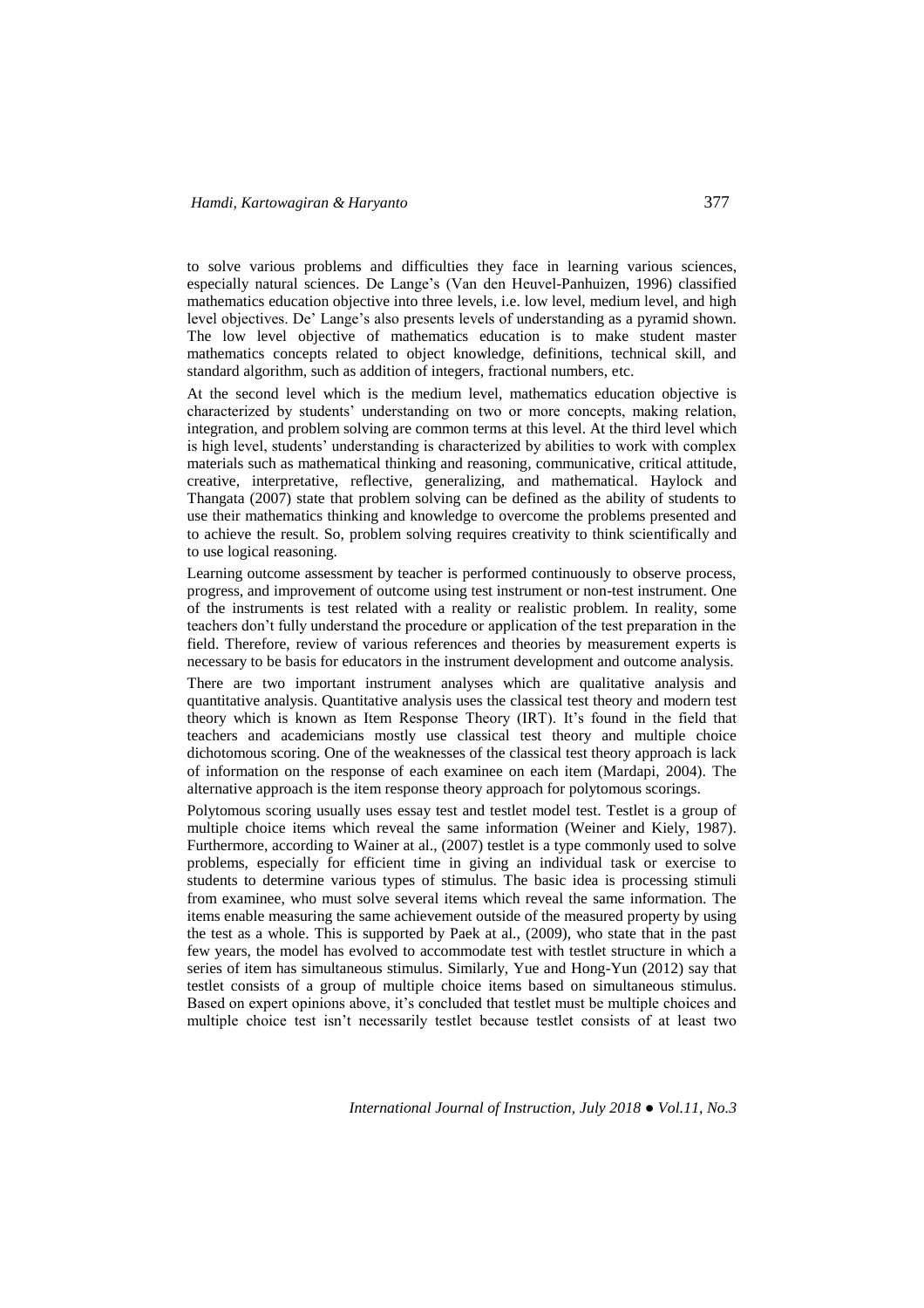multiple choice items based on simultaneous stimulus. It differentiates multiple choice test and testlet test.

Edward (2010) reveals that the testlet model design is used in education and research to see the response of a test taker for a question model where the answer is from one paragraph. Therefore, the testlet model test is very useful to show the comparison of each response of test takers. In other words, the testlet model is quite simple but the provided information is good enough. Based on the theoretical and empirical review by Susongko (2010), in terms of scorings, the testlet is more practical than description because the scoring can be more objective and polytomous.

Expert definitions and opinion based on previous studies on testlet indicate that testlet can be a helpful alternative in measurement. The role of testlet will meet expectation if developed based on valid theories from experts and supported by previous studies which can be used as references in making comparison for better development. The fact and problem in the field, particularly in the research location, are that testlet has never been studied specifically. Testlet model test is very rarely or never used by math teachers in classroom assessment. The common assessment/test instrument is essay test and multiple choice test with dichotomous scoring.

An essay test has many advantages, but it takes longer time for scoring. Moreover, in general a teacher handles 32 students if not more per classroom, so the possibility of making errors in assessment is quite big. Braun at al., (Myford and Wolfe, 2009) argues that assessor's weakness is systematic changes often happen in assessing from time to time. Moreover, the weakness of essay test is tidiness of handwriting. It happens when assessor is distracted by tidiness of handwriting, making answer looks good, but when they read carefully its content, they didn't answer the question (Mardapi, 2004). The advantages and weaknesses of objective tests are nearly the same. Although multiple choice model has many advantages, it only measures student's score and cannot be used to identify student's weakness in lesson.

The condition in the field is a problem which should be proven empirically considering the testlet model test is a rare assessment model in a classroom assessment. The specification of the testlet can provide broad view on student's learning development. Various facts and existing theories are a powerful reason for the importance of studying testlet. The complexity of meaning which can be obtained from using testlet in classroom will provide significant benefit, especially if the developed items or test instruments are related with real world problem*.*

# **METHOD**

#### **Development Model**

This research used a development research referring to the test development model from Mardapi. According to Mardapi (2008) there are nine steps that are needed in developing the test result for learning: (1) preparing the test specs, (2) writing test questions, (3) studying the test, (4) assessing the test instrument (5) analyzing the items, (6) improving the test,  $(7)$  assembling the test,  $(8)$  carrying out the extended test / trial, (9) analyzing and interpreting the test results.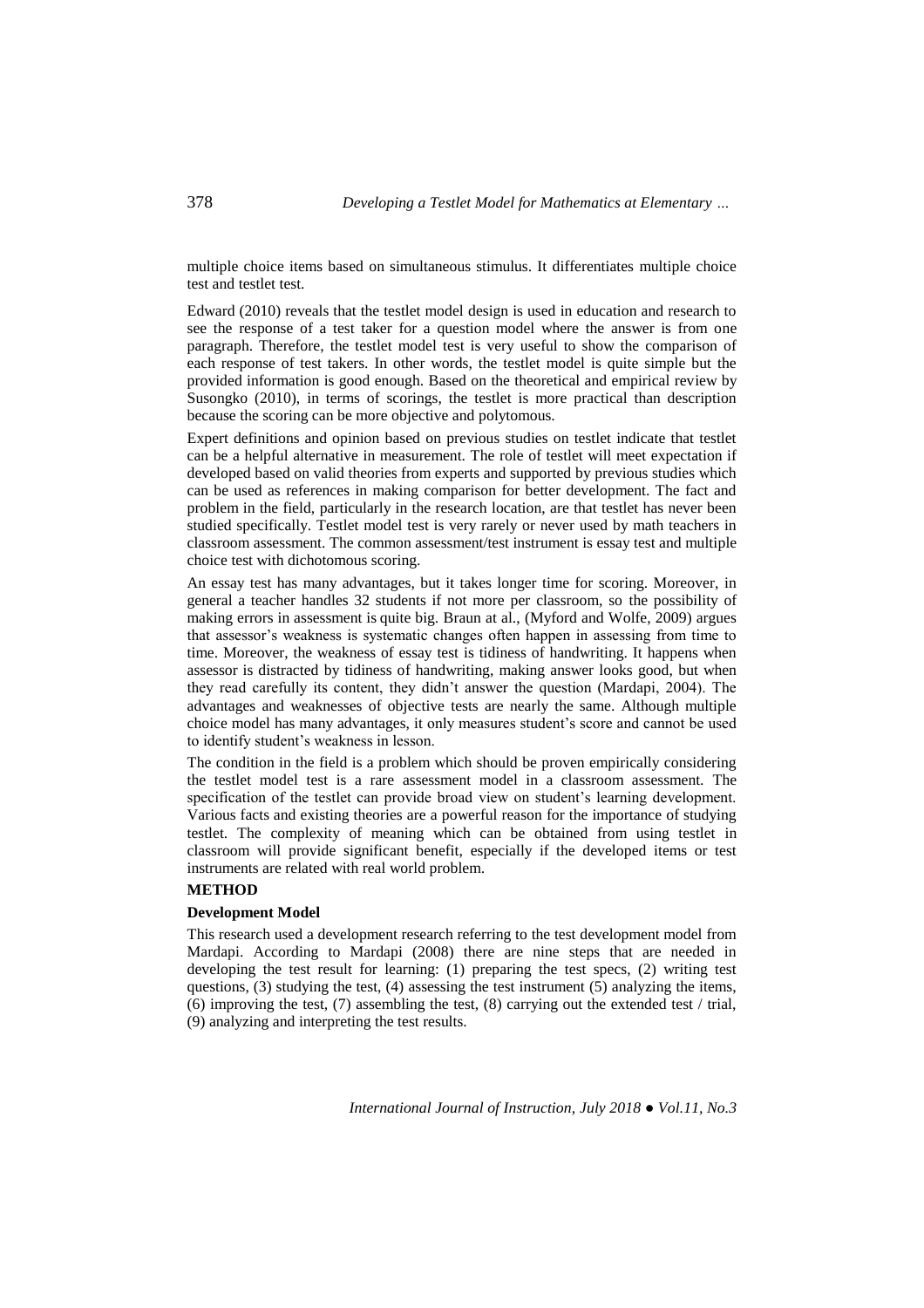The arrangement of test specifications based on test objectives for classroom assessment goes to the formative assessment category, the formulation refers to the curriculum applied in Indonesia two of which are 2013 curriculum and KTSP curriculum. The developed instrument is an instrument that combines the strengths contained in multiple choice tests and test descriptions called testlets. The tests are developed using realistic problems so that they are easily understood by the students. Specification of development result test was in the form of lattice. In the second stage was to proceed by writing a problem based on the grid that has been generated from the development process. Problems that have been made then reviewed by three experts of measurement and assessment of education namely Prof. Djemari Mardapi, Ph.D, Prof. Dr. Badrun Kartowagiran, Dr. Haryanto and four experts of Mathematics education; Dr. Anak Agung P, Dr. Dhoriva UW, Dr. R. Roesnawati, M.Si, and Dr. Zamsir. The study also involved 17 doctoral students as peer reviewers. Test instruments that have been in the study conducted limited trials and analyzed to determine the quality of the test to get a valid and reliable test. The sixth stage froze the revision based on the analysis that was done then assembled the test. Test instruments assembled in accordance with the purpose of further tests are used for extended trials to be analyzed and interpreted. The end result obtained in the form of a high quality testlet mathematical test instrument and its scoring guidelines. The results of the development are disseminated to the users of the elementary school teachers through workshop preparation of mathematical testlet test models. From the workshop activities Mr / Ms teachers were asked to assess related to the teacher's assessment and the use of Mathematics test instrument testlet model.

## **Participants and Research Sample**

This study involved 7 experts for studying the mathematical test models. The experts are consisting of three measurement experts and four mathematics education experts drawn from three universities representing three provinces in Indonesia. This study also involves 17 doctoral students (concentration of evaluation, measurement and concentration of mathematics education) as peer reviewers who made in one forum that is Mathematics test instrument testlet model. The study was conducted for examining the test-model, test instruments and scoring models as well as the final assessment used in the developed model. The study also involved 19 primary school teachers (R1, R2, R3,., R19) as workshop participants and interviewees related to student learning outcomes and given teacher assessment sheets related to Mathematics test instrument testlet model.

Curriculum implementation in the Indonesian education focuses on two types of curriculums, namely KTSP Curriculum and the 2013 Curriculum. The materials included in KTSP Curriculum remain specific and not integrated with the other subjects, while in the 2013 Curriculum, the nature of the materials is thematic-integrated. The test phase for this Mathematics test instrument testlet model involves schools that are implementing the 2013 curriculum and the KTSP curriculum. The population of this study was the all elementary school students in East Lombok Regency, NTB Province of Indonesia. The sampling technique used was Classified Random Sampling, the sample was taken randomly based on geographic location such as district school, border / town of sub-district and village / mountains. In a limited trial process involving 159 students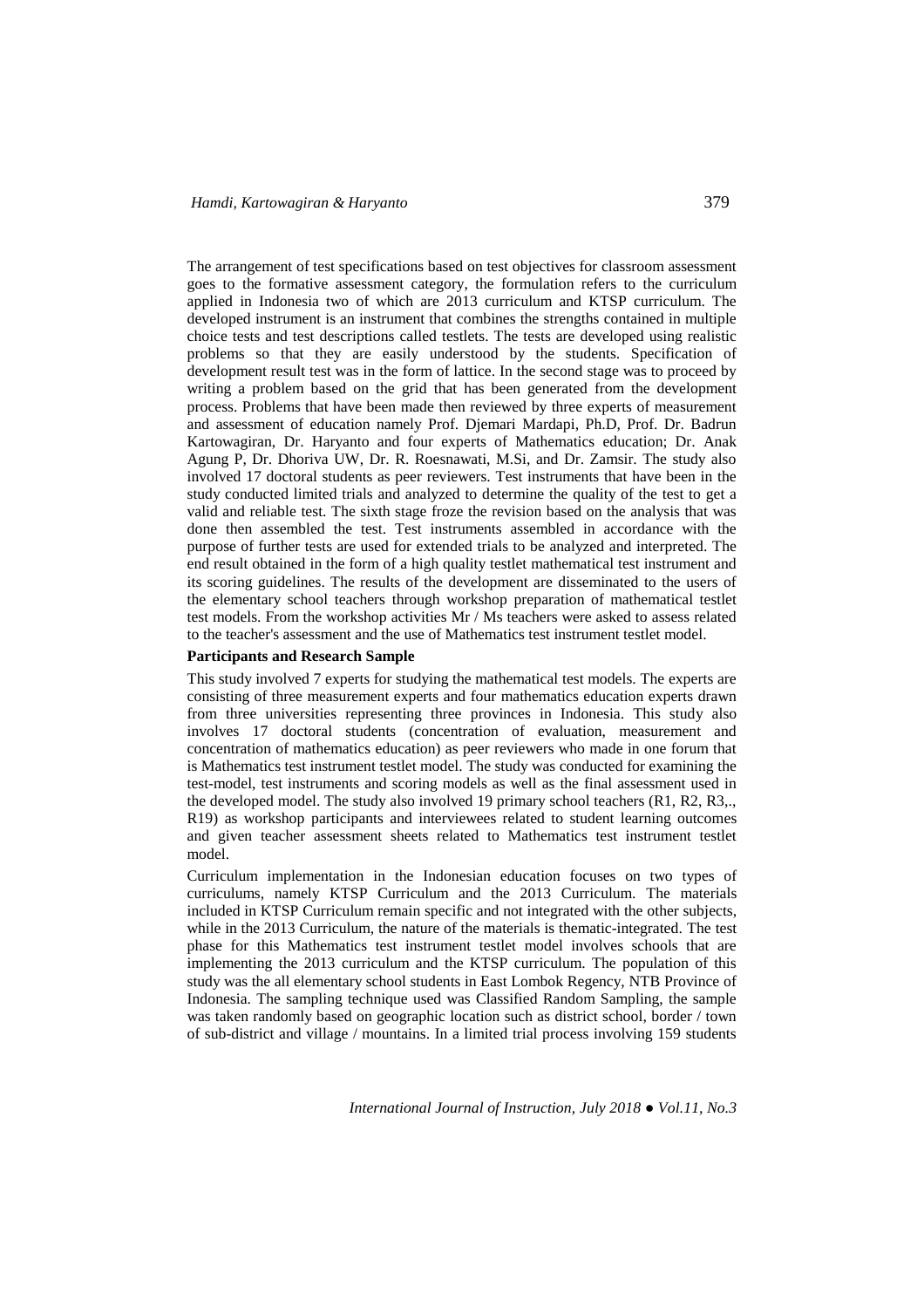from four elementary schools as a sample of two curricula applied in Indonesia. The sample used for the extended trial of 552 drawn from 14 primary schools consisting of 273 students from elementary school implemented the KTSP curriculum (1 district school, 3 border schools, 3 rural schools) and 279 of the primary schools implementing the 2013 curriculum (2 district city schools, 3 border schools, and 2 rural schools). The total sample used from the limited to expanded trial is 711 students (352 from elementary school based curriculum KTSP and 359 from elementary school with 2013 Curriculum). The sample used can represent all students in the East Lombok Regency of West Nusa Tenggara Province in Indonesia.

Test Participants of Elementary School

|       | 2013 Curriculum                    |                    | School Based Curriculum (KTSP) |                    |
|-------|------------------------------------|--------------------|--------------------------------|--------------------|
| No    | School                             | Number of Students | School                         | Number of Students |
|       | <b>Limited Trial Participants</b>  |                    |                                |                    |
|       | SDN 4 Pancor                       | 43                 | SDN 2 Pancor                   | 30                 |
| 2     | SDN 7 Danger                       | 37                 | SDN 2 Sandubaya                | 49                 |
|       | <b>Extended Trial Participants</b> |                    |                                |                    |
| 3     | SDN 3 Selong                       | 74                 | SDN 1 Sakra                    | 49                 |
| 4     | SDN 3 Pancor                       | 52                 | SDN 2 Rakam                    | 23                 |
| 5     | SDN 3 Rempung                      | 35                 | SDN 2 Aikmel                   | 64                 |
| 6     | SDN 1 Anjani                       | 29                 | SDN 3 Sikur                    | 43                 |
| 7     | SDN 3 Masbagik Timur               | 29                 | SDN 4 Lendang Nangka           | 40                 |
| 8     | SDN 3 Aikmel                       | 19                 | SDN 1 Pringgasela              | 35                 |
| 9     | SDN 7 Lendang Nangka               | 41                 | SDN 5 Suralaga                 | 19                 |
| Total |                                    | 359                | Total                          | 352                |

#### **Data Collection and Analysis**

Data collection techniques used were documentation techniques, interviews, tests and questionnaires. Expert / expert assessment results were analyzed by using Content Validity Ratio (CVR) and Content Validity Index (CVI). It was used to determine the conformity of the items towards indicators and the conformity of indicators towards the basic competencies within the curriculum. The results of CVR and CVI were estimated as evidence that the developed instrument meet the validity of its content. Valid instruments were tested for legibility and limitation to know the functionality of distractors, differentiation and difficulty using ITEMAN program. The revised instrument was used for the expanded trial, the test results were analyzed using grain response theory with a tiered response model of two logistic parameters (2-PL GRM). The participant's response to the first item with the GRM model was scored as category,  $k = 0,1,2,..., m$  is the number of steps in correct completion of item j, and an index of difficulty in each sequential step. With GRM analysis, the researcher could see the participant's response pattern and knew the position of the participant's weakness in the learning through assessment as the basic for learning improvement.

The approach used in the grain response theory was Marginal Maximum Likelihood (MML), and to know the parameter of the item using Bock and Liebermen method. The value of the test information function and the standard error of estimation was based on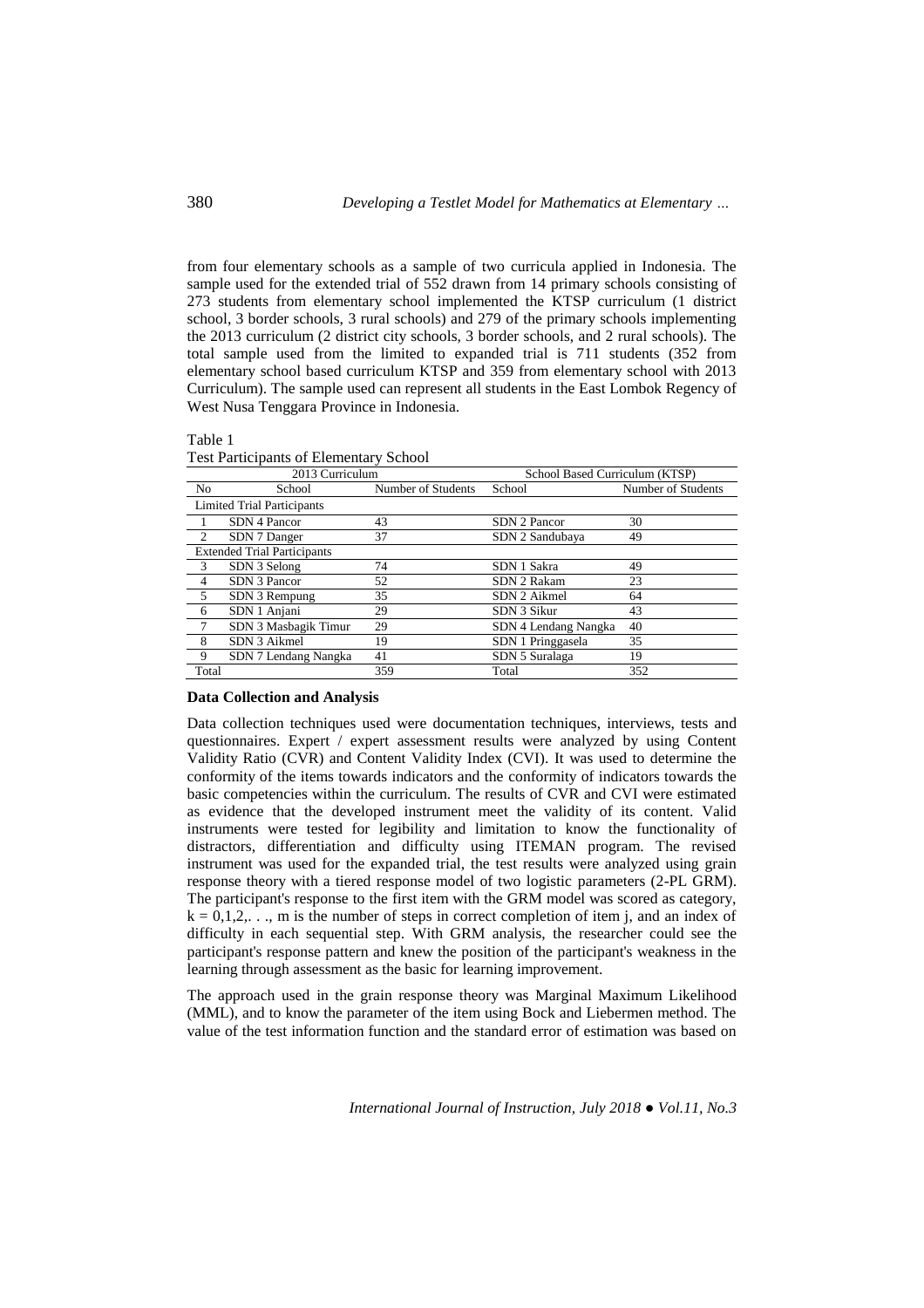the estimation of the grain parameters. The value of the test device information function (Hambleton, Swaminathan, and Rongers, 1991) was calculated by the following formula.

The value of the information function was popular in the grain response theory, the grain information function is a method to explain the strength of a grain on a test device. The function of the grain information states the strength or contribution of grains to the test in uncovering the latent trait as measured by the test. With the grain information function, it provided information about which items are matched with the model so it might help in the items selection. The standard of error estimation can be determined from the value of the information function. The standard error of estimation was calculated by the following formula.  $SE(\hat{\theta}) = \frac{1}{\sqrt{I(\theta)}}$  with  $I_i(\theta) =$  the information function of the first and SE items ( $\theta$ ) denotes that the raw error of estimation and I (θ) function of the test information. SE (θ) in IRT analog with the standard of error measurement (SEM) goes to classical theory. The calculations were performed in a skill level scale of  $-4.00 + 4.00$  with 0.1 intervals. Computing was conducted by using Microsoft Excel program. To know the effectiveness of the instrument was proved by comparing the scoring results using the

test model test instrument with a multiple choice scoring model dichotomous using t-test (independent sample t-test). Results of teacher and student responses towards the guidebooks and instruments and observations during the research process were analyzed using qualitative descriptive.

## **FINDINGS**

The developed model of the Mathematics testlet test is a testlet consisting of three arrangements with pholytomus scale, scale  $0-3$   $(0,1,2,$  and 3) or four categories. The grille for classroom assessment should contain Basic Competency, Indicator and Question Item Number. The example of grille Mathematics test instrument that will be developed is as followed.

Table 2

The Grille for Mathematic Test Istrument Testlet Model

|  | Basic Competency Indicator Testlet Item Number | Testlet Sub-Item Number | <b>Ouestion Number</b> |
|--|------------------------------------------------|-------------------------|------------------------|
|  |                                                |                         |                        |
|  |                                                |                         |                        |
|  |                                                | L III                   |                        |

The design used in this development was consistent with three levels of objectives of mathematics education, i.e. low level, medium level and high level, which are interpreted as easy, medium, and high questions of each competence tested in 1 testlet item group. Making essay mathematic questions based on the plan aims to help teacher because, according to teachers, essay question is the easiest to make. The testlet designed in this research used three questions, so the essay questions were adjusted with the provisions made in the pan, so the process of answering went through three steps or more. Example Question: What is the area of the front side of the Aceh traditional house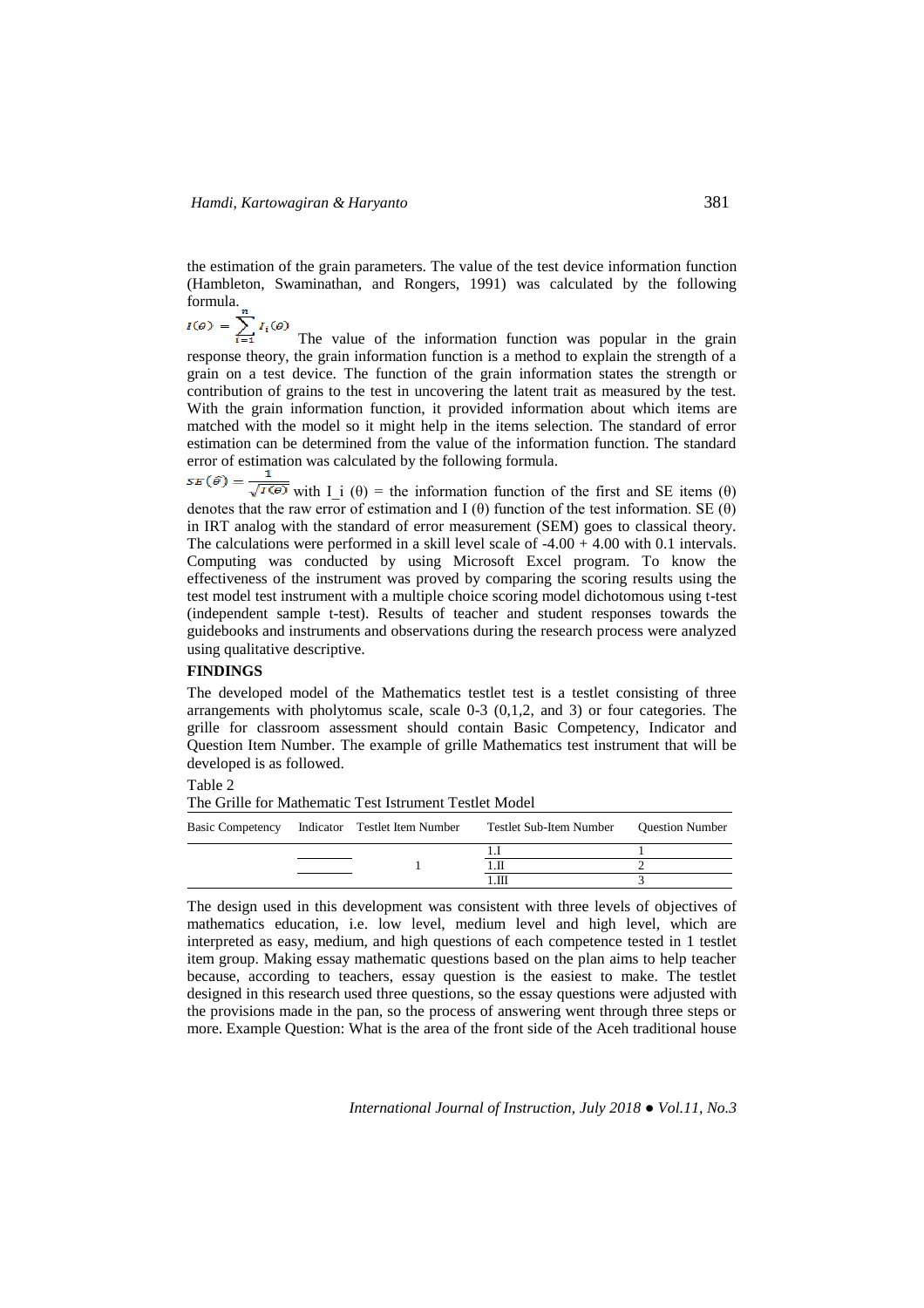made by the teacher which consists of two two-dimensional figures (rectangle and triangle)?

The next step is to answer the essay questions and identifying steps or procedure to get the final answers of the questions. For example in Example A: To get overall area, the length of each two-dimensional figure should be determined if the area of a twodimensional figure is known of the areas of the two-dimensional figures should be determined separately if all lengths are known. Making questions based on the steps or procedure. To gradually make testlet questions from easy to difficult, examine which part is easier in each step to get answers from essay questions. In this case, determining the area of a rectangle is easier than determining the area of a triangle because all sizes in the figure are clear for the rectangle. If the area of the rectangle is known, the length of the rectangle also can be determined to answer the next question. After making questions from the procedure to get answers, make the questions into a testlet which consists of three questions, which are determining the one of side length of the rectangle based on area which is known, determining the area of the triangle, and determining the combined area of the two-dimensional figures. To be clear, observe the following example.

# *Exemple. Answer questions 1-3 based on the following illustration.*

One of Indonesia's riches is Aceh traditional house, as shown in Figure 1a The teacher has drawn the front side of the traditional house which consists of a combination of two two-dimensional figures as in Figure 1b. Before drawing door and window, the teacher asks the students to calculate the front side of the Aceh traditional house based on the sizes given by the teacher in Figure 1b.



# Figure 1

- Aceh Traditional House
	- 1. If the area of the rectangle in the front side of Aceh traditional house is  $18 \text{ m}^2$  the length of  $\overline{de}$  is ....
	- A.3 m<sup>2</sup> B. 6 m<sup>2</sup> C. 18 m<sup>2</sup> D. 24 m<sup>2</sup> 2. The area of the triangle in the front side of Aceh traditional house made by the teacher is. . . .

```
A.6 m<sup>2</sup> B. 8 m<sup>2</sup> C. 12 m<sup>2</sup> D. 24 m<sup>2</sup>
```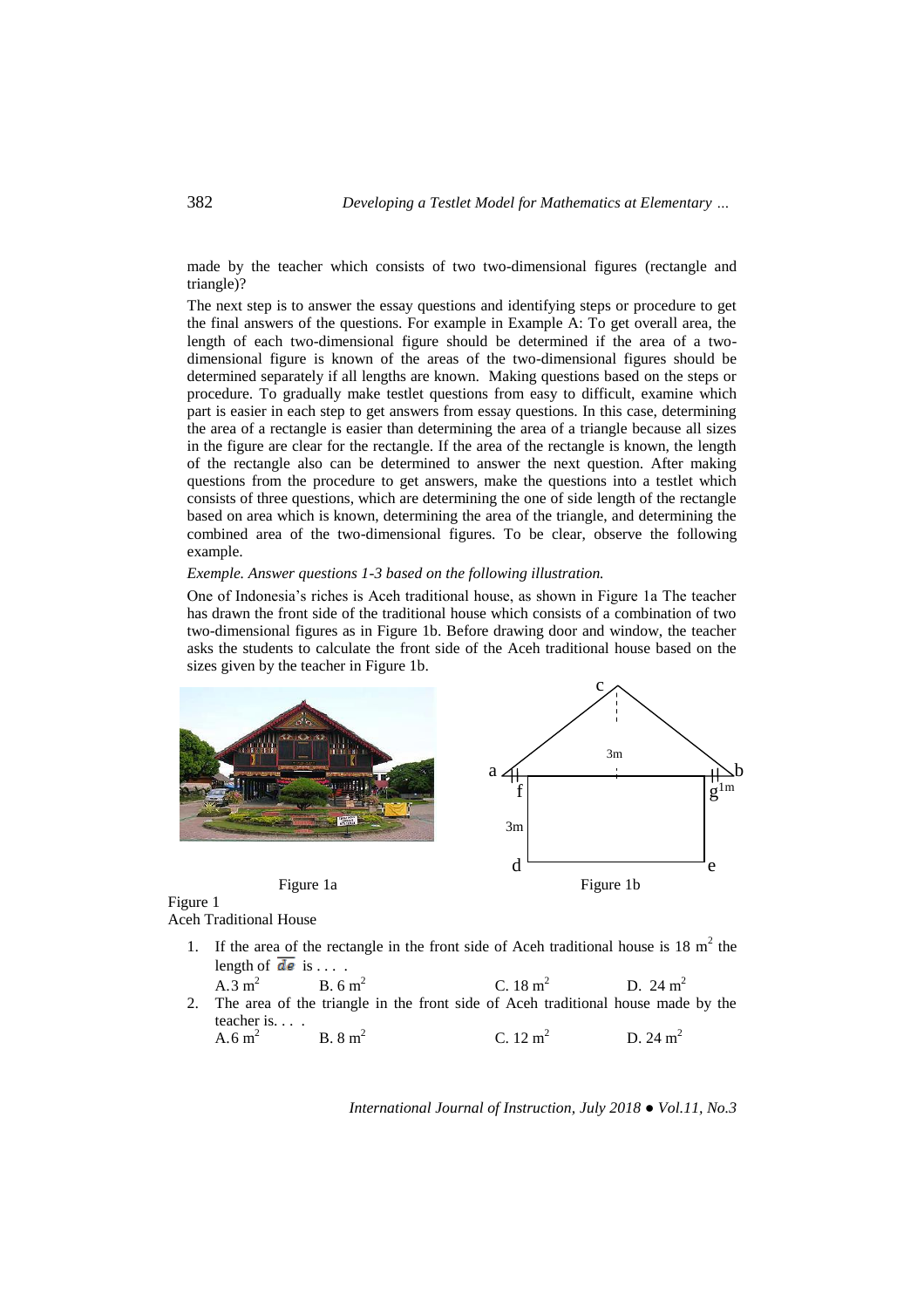3. The area of the front side of side of Aceh traditional house made by the teacher which consists of the combination of two two-dimensional figures (rectangle and triangle) is . . . . .<br>A.  $12 \text{ m}^2$ 

B.  $22 \text{ m}^2$  C.  $24 \text{ m}^2$  D.  $30 \text{ m}^2$ The test instrument developed using level form of easy question category to the difficult question category. If we refer to the question elaboration, the multiple-choice arranging the testlet is part of some phases that should be finished in answering the question appropriately. The student who can give a right answer in item 2 is supposed to answer the question in number 1, also for the case in item 3. Scoring rubric used in testlet is presented in the following Table 3.

#### Table 3

Assessment Rubric of Mathematics Test Instrument Testlet Model for Classroom Assessment in Elementary School

| N <sub>0</sub> | Assessment Criteria                                                                                                                                                |              | <b>Testlet Item</b> |          | Score          |                                                                            |
|----------------|--------------------------------------------------------------------------------------------------------------------------------------------------------------------|--------------|---------------------|----------|----------------|----------------------------------------------------------------------------|
|                |                                                                                                                                                                    | $\mathbf{I}$ | $\Pi$               | IΠ       |                | Description                                                                |
| $\mathbf{1}$   | The students are not able to finish the first<br>question, second, third in the same group<br>of testlet item appropriately                                        | $\Omega$     | $\Omega$            | $\Omega$ | $\Omega$       | Students do not comprehend<br>and understand the material<br>well.         |
| $\overline{c}$ | The students are not able to finish the first<br>question, and the third but able to finish<br>second question in the<br>the<br>group<br>appropriately             | $\Omega$     | 1                   | $\Omega$ | $\Omega$       | Students tend to guess                                                     |
| 3              | The students are not able to finish the first<br>question, but they can finish the second<br>and third question appropriately in the<br>group item                 | $\Omega$     | $\Omega$            | 1        | $\Omega$       | Students get the answers by<br>guessing                                    |
| 4              | The students could not finish the first<br>question, but they can finish the second<br>and the third appropriately in the group of<br>the testlet item             | $\Omega$     | 1                   | 1        | $\Omega$       | Students do not do the test<br>carefully so the loss the<br>material       |
| 5              | The students could not finish the second<br>and third question but they could finish<br>the first question appropriately within the<br>group of testlet item       | 1            | $\Omega$            | $\Omega$ | 1              | Students do not understand<br>the basic concept of<br>question             |
| 6              | The students could not finish the second<br>question but they can finish the first and<br>third appropriately within the group of the<br>testlet item              | $\mathbf{1}$ | $\Omega$            | 1        | 1              | Students understand the<br>concept but do not do the<br>test carefully     |
| $\overline{7}$ | The students are not able to finish the third<br>question but they could finish the first and<br>second question appropriately within the<br>group of testlet item | $\mathbf{1}$ | $\mathbf{1}$        | $\Omega$ | $\mathfrak{D}$ | Students understand the<br>main concept, the middle<br>level of test given |
| 8              | The students could finish the first, second,<br>and the third appropriately within the<br>group of testlet item                                                    | $\mathbf{1}$ | $\mathbf{1}$        | 1        | $\mathbf{3}$   | The Student comprehend<br>and understand the task<br>material well         |

#### Description:

 $I =$  the easy question from the group of testlet item,  $II =$  the middle question from the group of testlet item,  $III =$  the difficult question from the group of testlet item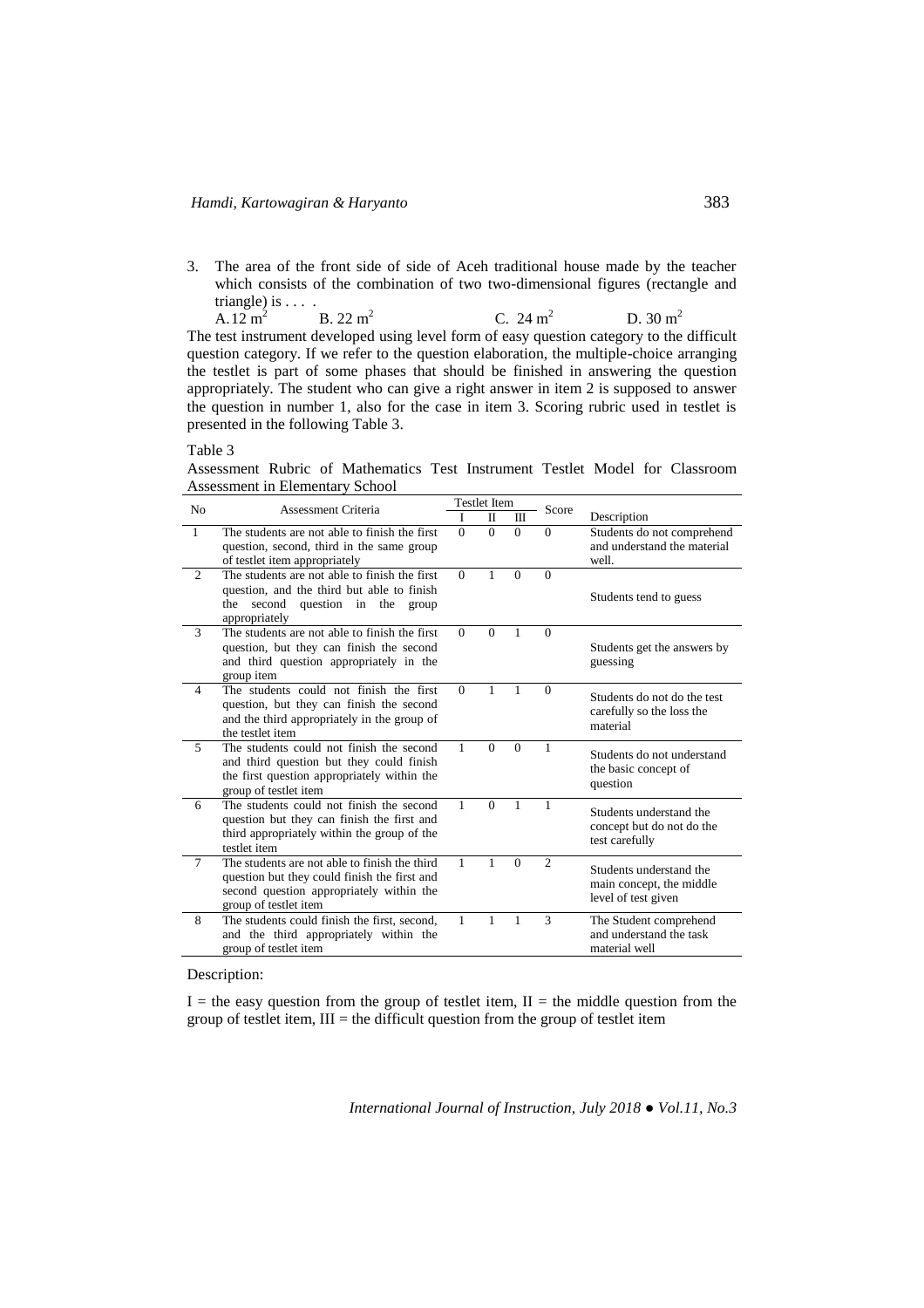Assessment on design, preparation guide and rubric showed that four experts or 57.14% stated that they were very appropriate/good, two experts or 28.57% stated that they're appropriate/good, and one expert or 14.28% stated that they're adequately appropriate/good. Based on expert opinions, it's concluded that the assessment design, preparation guide and rubric were appropriate. The estimation content validity show that the BC accordance CVI (Content Validity Index) value and indicator is 0.91 and 0.83, which means that the two-instrument grille developed, is valid. The value of CVI accordance item towards indicator achieved 0.96 and 0.85 which means that the two instrument package of mathematic testlet model developed is valid based on the experts.

In general, the characteristic of Mathematics test instrument testlet model for the 2013 curriculum which has been developed with -0.642 to 2.668; different power from 0.432 to 0.941 and guessing has 0 value since the model selected 2PL GRM which means that the guessing value is 0. The characteristic of mathematic testlet test model for 2016 curriculum which has been developed has -0.441 to 3.603 level of difficulties; defirrence power 0.312 to 0.808 with the guessing value 0 due to model selected 2PL GRM which means that the guessing value is 0. The selection of 2PL GRM in the research based on the conformity model test result. In general the ability of Elementary School students goes to middle category which exist between  $-2$  to  $+2$ . The scoring guide used is fix based on the assessment of experts and book guide of Mathematics test instrument testlet model because it completed with some ways and example directly.

*Scoring Guide Mathematics Test Instrument Testlet Model*

- 1. Open the scanned testlet file using Excel Microsoft program, then the MENU
- 



Figur 2

Menu Picture

- 2. In the menu field are available five main options consisting of:
	- STUDENT ANSWER (JAWABAN SISWA)
	- EARLY SCORES (SKOR AWAL)
	- TESTLET SCORES (SKOR TESTLET)
	- DESCRIPTION (DESKRIPSI)
	- GRAPHS (GRAFIK)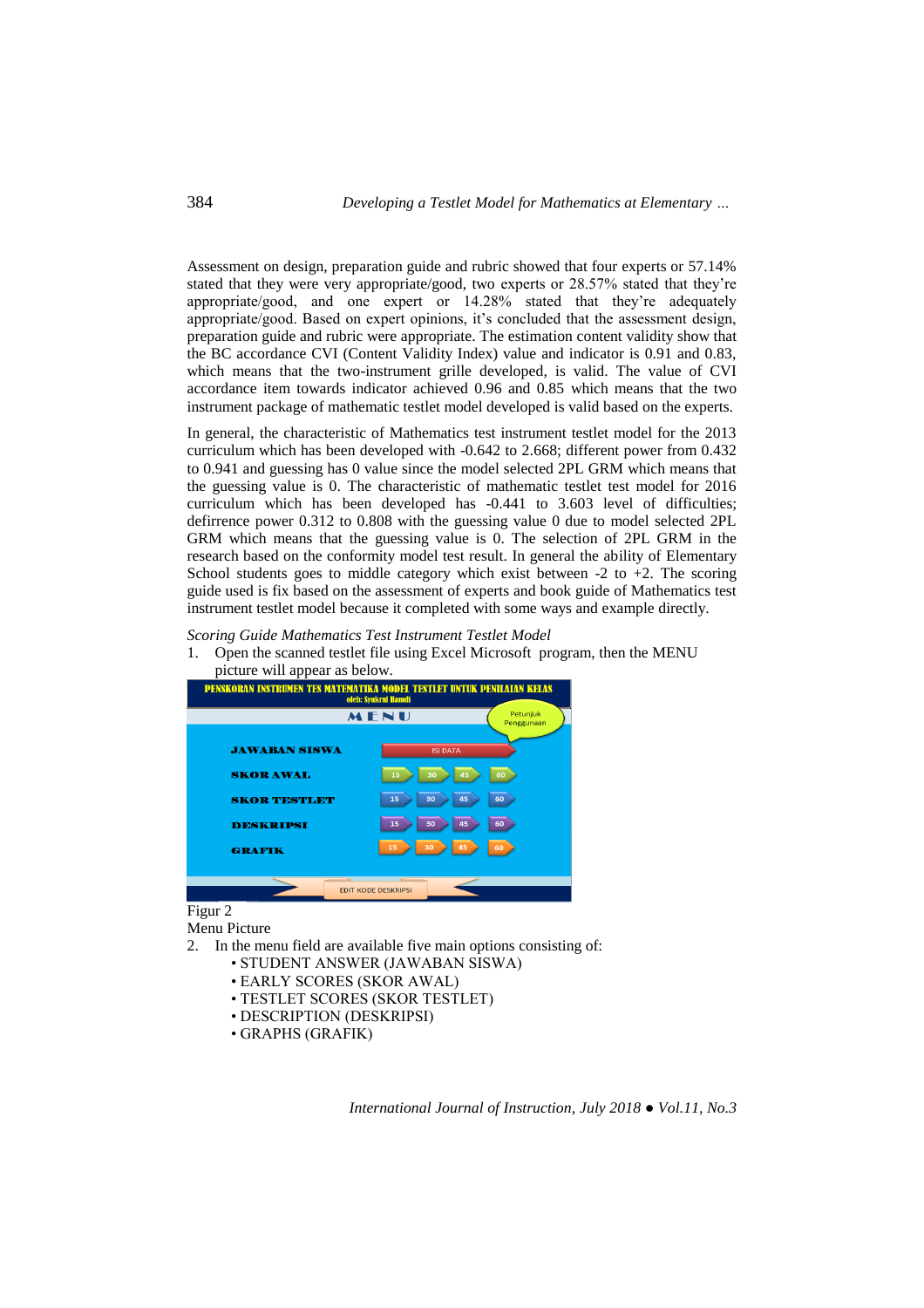In addition, two additional menu options are available in the left position that read USER INSTRUCTIONS and an additional option at the bottom of the column that says EDIT CODE DESCRIPTION.

- 3. To use the testlet scoring guidelines, select or click the USER INSTRUCTIONS menu.
- 4. After that, will appear student answers column. In this column is available FILL DATA menu with display as follows.

|                                         |           |                      |        |                 |                 |    |    |    |              |      |  |  | Kumi) jaungkan dari Jawahan Sidwa |  |   |                                            |  |  |     |               |
|-----------------------------------------|-----------|----------------------|--------|-----------------|-----------------|----|----|----|--------------|------|--|--|-----------------------------------|--|---|--------------------------------------------|--|--|-----|---------------|
| ,,,,,,,,,,,,,,,,,,,,,,,,,,,,,,          |           |                      |        |                 |                 |    |    |    |              |      |  |  |                                   |  |   | <b>Russell Description des Norton Scot</b> |  |  |     |               |
| <b>MENU</b>                             | $\sim$    | <b>Programme</b>     |        | $B$ $B$ $F$ $D$ |                 |    |    | m  | <b>COLOR</b> | aman |  |  |                                   |  | п |                                            |  |  |     |               |
| <i><u><b>SMANAHAMMANAHAMMAN</b></u></i> |           | <b>SETA</b>          | $\sim$ |                 |                 |    |    |    |              |      |  |  |                                   |  |   |                                            |  |  |     |               |
|                                         |           | <b>SPILINTAL</b>     |        |                 |                 |    |    |    |              |      |  |  |                                   |  |   |                                            |  |  |     |               |
|                                         |           | letterta.            |        |                 |                 |    |    |    |              |      |  |  |                                   |  |   |                                            |  |  |     |               |
|                                         |           | <b>Jagnapora</b> 4   | i sh   |                 |                 |    |    |    |              |      |  |  |                                   |  |   |                                            |  |  |     |               |
| Answer Key                              |           | <b>PESERTA</b>       |        |                 |                 |    |    |    |              |      |  |  |                                   |  |   |                                            |  |  |     |               |
|                                         |           | <b>Jernators</b> , a |        |                 |                 |    |    |    |              |      |  |  |                                   |  |   |                                            |  |  |     |               |
|                                         |           | ler-sairts.          |        |                 |                 |    |    |    |              |      |  |  |                                   |  |   |                                            |  |  |     |               |
|                                         |           | <b>SHINESTA #</b>    | ×      |                 |                 |    |    |    |              |      |  |  |                                   |  |   |                                            |  |  |     |               |
|                                         |           | <b>HENRICK S</b>     |        |                 |                 |    |    |    |              |      |  |  |                                   |  |   |                                            |  |  |     |               |
|                                         | 18<br>___ | <b>JPESERTA SO</b>   |        |                 |                 |    |    |    |              |      |  |  |                                   |  |   |                                            |  |  |     |               |
|                                         | 18        | Sessente, 17         |        |                 |                 |    |    |    |              |      |  |  |                                   |  |   |                                            |  |  |     |               |
| Respondent                              | 12        | <b>SHELFETA 37</b>   |        |                 |                 |    |    |    |              |      |  |  |                                   |  |   |                                            |  |  |     |               |
|                                         | 18        | <b>SPESSING 33</b>   |        |                 |                 |    |    |    |              |      |  |  |                                   |  |   |                                            |  |  |     |               |
|                                         | 14        | <b>PESERTA 34</b>    |        |                 |                 |    |    |    |              |      |  |  |                                   |  |   |                                            |  |  |     |               |
|                                         | 15        | <b>Jersenta, 33</b>  |        |                 |                 |    |    |    |              |      |  |  |                                   |  |   |                                            |  |  |     |               |
|                                         | 16        | <b>RESIDENCE</b>     | ÷      | $\frac{1}{2}$   |                 |    |    |    |              |      |  |  |                                   |  |   |                                            |  |  |     |               |
|                                         | 17        | DRIMATA II           |        |                 |                 |    |    |    |              |      |  |  |                                   |  |   |                                            |  |  |     |               |
|                                         | 18        | <b>PESERTA SE</b>    |        |                 |                 |    |    |    |              |      |  |  |                                   |  |   |                                            |  |  |     |               |
|                                         | 136       | Jersenta 59          | $\sim$ |                 |                 |    |    |    |              |      |  |  |                                   |  |   |                                            |  |  |     |               |
| <u>  Student Answer  </u>               | 20        | <b>DRIGHTA 30</b>    |        |                 |                 |    |    |    |              |      |  |  |                                   |  |   |                                            |  |  |     |               |
|                                         | $\pm$     | MESERTA 21           |        |                 |                 |    |    |    |              |      |  |  |                                   |  |   |                                            |  |  |     |               |
|                                         | 49        | <b>HESERTA Z</b>     |        |                 |                 |    |    | 14 |              |      |  |  |                                   |  |   |                                            |  |  |     | ------------- |
|                                         |           | <b>IS DISPETA 21</b> | $-16$  |                 | ТÞ<br><b>AR</b> | T6 | 16 |    |              |      |  |  |                                   |  |   |                                            |  |  | 14. | La.           |

## Figure 3

Fill Data Table

- 5. Next, enter the answer key in the provided field (Answer Column and Problem Number) according to the number of questions provided.
- 6. Next, write the name of the examinee (student) in the Name Column.
- 7. Then, enter the student's answer in the assigned column according to the number of student answer and answer keys.
- 8. After all student answers are entered, press MENU at the top right to return to the start screen.
- 9. Early Scores in this guide are scores obtained by students, according to the number of correct answers or dichotomous scores of all questions. At the beginning SCORE

there are four options namely . The choice serves to facilitate the teacher and to accommodate the number of desired questions. For example, there are 5 grains of testlets consisting of 3 items of constituents, so the teacher can use 15 or simply by pressing or clicking the button 15. The same is true for buttons 30, 45 and 60. Everything is tailored to the needs of the teacher. For example, if button 15 is pressed, it will appear as below.

|                         | $\overline{\phantom{a}}$ |                                      |             | . .         |                                     |          | . .             |           |                 |                            |             |              |                 |              |             |                |      |               |
|-------------------------|--------------------------|--------------------------------------|-------------|-------------|-------------------------------------|----------|-----------------|-----------|-----------------|----------------------------|-------------|--------------|-----------------|--------------|-------------|----------------|------|---------------|
|                         |                          |                                      |             |             |                                     |          | <b>Menu</b>     |           |                 | <b>Jwb</b><br><b>Siswa</b> |             |              | <b>Teslet</b>   |              |             | <b>Deskrip</b> |      | <b>Grafik</b> |
|                         |                          |                                      |             |             | Penskoran Berdasarkan Jawaban Benar |          |                 |           |                 |                            |             |              |                 |              |             |                |      |               |
|                         |                          |                                      |             |             |                                     |          |                 |           |                 |                            |             |              |                 |              | Total :     |                | 394  | 2626.67       |
|                         |                          |                                      |             |             |                                     |          |                 |           |                 |                            |             |              |                 | Rata-rata    |             |                | 7.88 | 52.53         |
|                         |                          | Kunci Jawaban dan Nomor Soal<br>Jum- |             |             |                                     |          |                 |           |                 |                            |             |              |                 |              |             |                |      |               |
| <b>No</b>               | <b>Nama</b>              | R                                    | Ð           | c           | Ð                                   | c        | $\mathbf{A}$    | Ð         | c               | Ð                          | c           | $\mathbf{A}$ | в               | $\mathbf{A}$ | c           | <b>C</b>       | lah  | <b>Nilai</b>  |
|                         |                          | 01                                   | 02          | 03          | 04                                  | 05       | 06 <sub>1</sub> | 07        | 08 <sup>1</sup> | 09                         | 10          | 11           | 12 <sub>1</sub> | 13           | 14          | 15             |      |               |
| 1                       | PESERTA 1                | $\bullet$                            | 1           | 1.          | $\Omega$                            | $\Omega$ | $\mathbf o$     | 1         | 1               | 1                          | $\mathbf o$ | $\Omega$     | $\Omega$        | 1            | $\mathbf o$ | 1              | 7    | 46.67         |
| $\overline{2}$          | peserta <sub>2</sub>     | $\Omega$                             | 1.          | $\Omega$    | 1                                   |          | 1               | 1         | 1               | $\Omega$                   | $\bullet$   | $\mathbf o$  | $\Omega$        | $\Omega$     | $\Omega$    | ٠              | 7    | 46.67         |
| $\overline{\mathbf{3}}$ | PESERTA <sub>3</sub>     | 1                                    | $\mathbf o$ | $\mathbf o$ | 1                                   |          | 1               | $\bullet$ | $\circ$         | $\mathbf o$                | $\mathbf o$ | $\mathbf o$  |                 | o            | 1           | 1              | 7    | 46.67         |
| 4                       | PESERTA 4                | n                                    |             |             |                                     |          |                 |           |                 |                            |             |              |                 |              |             |                | к    | 33.33         |
| . 1                     |                          |                                      |             |             |                                     |          |                 |           |                 |                            |             |              |                 |              |             |                |      |               |

Figure 4 Early Scores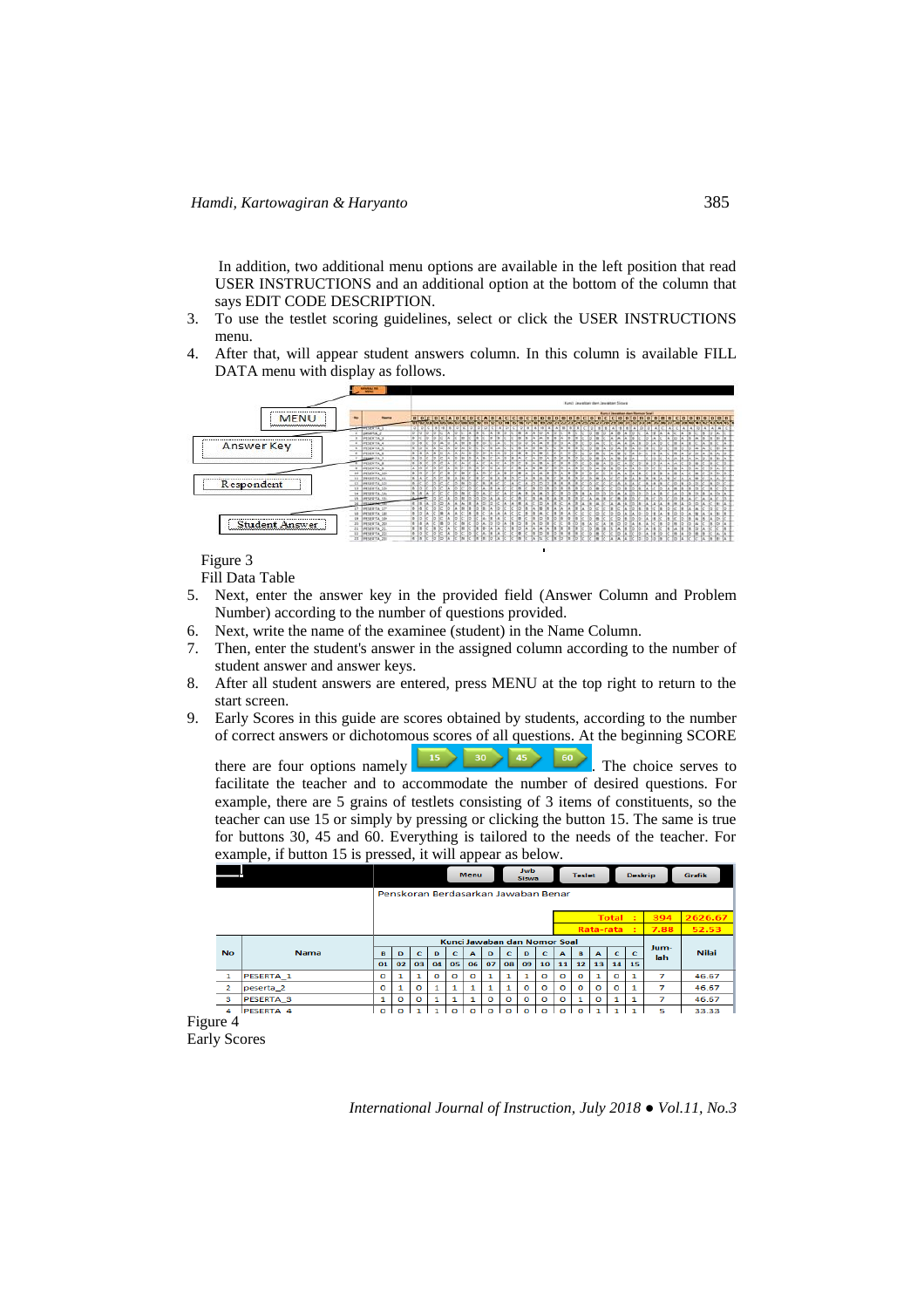To return to the beginning just press the MENU button. So do with other menus. For example, after viewing the score of students, teachers want to directly see the graph of the score then it can be directly viewed by selecting or pressing the graphic menu.

10. The TESTLET SCORE that appears on the app display is a score based on the validated scores of testlet scores. There are four options with the same conditions as point 9 instructions. For example, when button 15 is pressed, the display appears as below.

|                |                               |         |                                                                  | Menu          | <b>Jwb</b><br><b>Siswa</b> | <b>Skor</b><br>Awal | <b>Deskrip</b> | <b>Grafik</b> |
|----------------|-------------------------------|---------|------------------------------------------------------------------|---------------|----------------------------|---------------------|----------------|---------------|
|                | Penskoran Berdasarkan Testlet |         |                                                                  |               |                            |                     |                |               |
|                |                               |         | il Uii Coba Instrumen Tes Model Testlet dengan Penskoran Berieni |               |                            |                     |                |               |
| <b>No</b>      | <b>Nama</b>                   | Butir 1 | Butir <sub>2</sub>                                               | <b>Jumlah</b> | <b>Nilai</b>               |                     |                |               |
|                |                               | 1 s/d3  | 4 s/d 6                                                          | 7 s/d9        | 10 s/d 12                  | 13 s/d 15           |                |               |
|                | <b>Jumlah</b>                 | 84      | 69                                                               | 44            | 34                         | 62                  | 293            | 1953.333      |
|                | Rata-rata                     | 1.68    | 1.38                                                             | 0.88          | 0.68                       | 1.24                | 5.86           | 39.07         |
|                | PESERTA_1                     | o       | ٥                                                                | з             | ۰                          |                     | 4              | 26.67         |
| $\overline{2}$ | peserta <sub>2</sub>          | o       | з                                                                | 2             | $\Omega$                   | o                   | 5              | 33.33         |
| з              | PESERTA <sub>3</sub>          |         | з                                                                | ۰             | o                          | ۰                   | 4              | 26.67         |
| 4              | PESERTA 4                     | o       |                                                                  | $\Omega$      | o                          | з                   | 4              | 26.67         |
| 5              | PESERTA <sub>5</sub>          | з       | o                                                                | 1             | 1                          | з                   | 8              | 53.33         |
| --             |                               |         |                                                                  |               |                            |                     |                |               |

Figure 5 Testlet Scores

11. DESCRIPTION is exposure of student answer analysis based on scoring testlet. There are four menu options, according to the instructions number 9. For example, when the 15 button is pressed, it will appear as shown below.

|           |                      |                                                                        |                                                                  | Menu                                                                                      | <b>Jwb</b><br><b>Siswa</b>                                       | <b>Skor Awa</b> | Testlet                                                               | Grafik                                               |  |
|-----------|----------------------|------------------------------------------------------------------------|------------------------------------------------------------------|-------------------------------------------------------------------------------------------|------------------------------------------------------------------|-----------------|-----------------------------------------------------------------------|------------------------------------------------------|--|
|           |                      |                                                                        | Deskripsi Hasil Penskoran Berdasarkan Testlet                    |                                                                                           |                                                                  |                 |                                                                       |                                                      |  |
|           |                      |                                                                        |                                                                  | Hasil Uji Coba Instrumen Tes Model Testlet dengan Penskoran Berjenjang                    |                                                                  |                 |                                                                       |                                                      |  |
| <b>No</b> | <b>Nama</b>          | Butir_1                                                                | Butir_2                                                          | Butir_3                                                                                   | Butir_4                                                          |                 | Butir_5                                                               |                                                      |  |
|           |                      | $1$ słd $3$                                                            | $4$ s/d $6$                                                      | Psid9                                                                                     | $10$ s/d $12$                                                    |                 | $13$ s/d $15$                                                         |                                                      |  |
|           | <b>PESERTA 1</b>     | Siswa tidak teliti/tidak<br>cermat sehingga soal<br>mudah terlewatkan. | Siswa tidak menguasai<br>dan memahami materi soal<br>dengan baik | Sisiwa menguasai dan<br>l memahami materi soal<br>dengan baik                             | Siswa tidak menguasai<br>dan memahami materi soal<br>dengan baik |                 | dasar dari soal tetapi                                                | Siswa memahami konsep<br>kurang teliti/kurang cermat |  |
|           | peserta <sub>2</sub> | Siswa cendrung menebak                                                 | Sisiwa menguasai dan<br>memahami materi soal.<br>dengan baik     | Siswa memahami konsep<br>dasar dan menengah (soal<br>sedang) dari soal vang<br>diberikan. | Siswa tidak menguasai<br>dan memahami materi soal<br>dengan baik |                 | Siswa mendapatkan<br> jawaban dengan <br>menebak/Guessing             |                                                      |  |
|           | <b>PESERTA 3</b>     | Siswa memahami konsep<br>dasar dari soal                               | Sisiwa menguasai dan<br>memahami materi soal<br>dengan baik      | Siswa tidak menguasai<br>dan memahami materi soal<br>dengan baik                          | Siswa mendapatkan<br>liawaban dengan<br>menebak/Guessing         |                 | Siswa tidak telitiridak<br>cermat sehingga soal<br>mudah terlewatkan. |                                                      |  |

Figure 6

Description Scoring Guide Mathematics Test Instrument Testlet Model

12. GRAPH consists of bar graphs and circle graphs. Bar graphs function to determine the number of students who scored under 50, between 51-80 and the score between 81-100 based on the scoring rubric of the testlet. On the menu of this graphic also four options are also available with the same provisions, based on the instructions number 9. For example, when the button 15 is pressed, then the display appears as follows.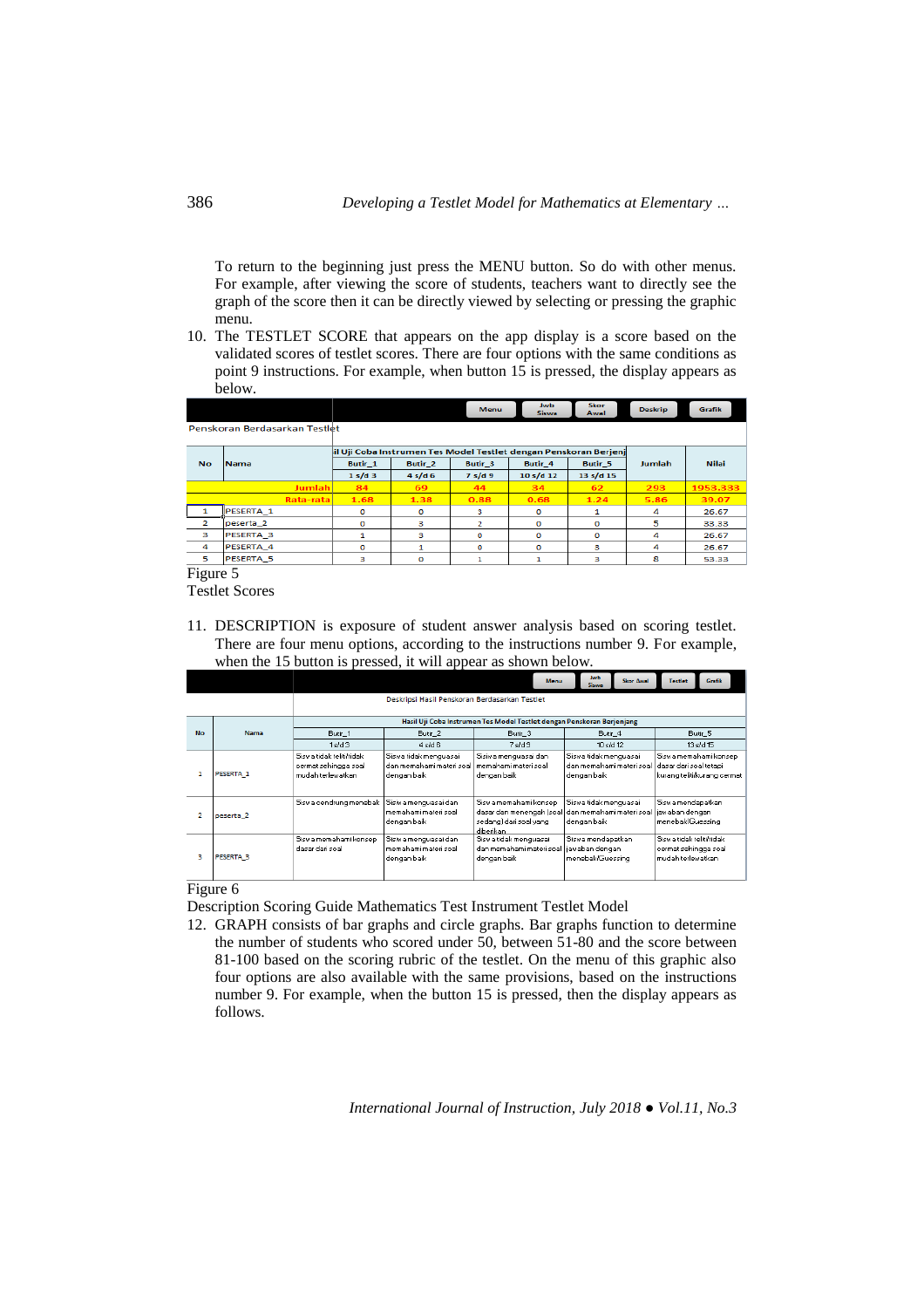

Figure 7

Graph Scoring Guide Mathematics Test Instrument Testlet Model

# **DISCUSSION AND CONCLUSION**

The tool of Mathematics test instrument testlet model for the class assessment in elementary school consists of test instrument design, grille instrument, test instrument, scoring guide and test instrument arrangement guide. Instrument design of mathematic testlet model test which is developed is one item testlet consisting three item arrangement with pholytomus scale in 0-3 scale or four category. Testlet aims to combine the strengths of essay and multiple choice tests and complement the weaknesses of the tests. To get good testlet, the following steps can be taken: 1). Identification of objective and measurement area; 2). Mapping of Basic Competency (BC) and indicator; 3). Determination of limit of competency to be measured; 4). Determination of testlet design based on measurement to be used; 5). Making of grille of testlet model mathematic test instrument; 6). Making of essay mathematic questions based on the plan; 7). Answering the essay questions and identification of steps or procedure to get the final answers of the questions; 8). Making of questions based on steps or procedure using multiple choice questions, and 9). Compilation of the questions into a testlet after making questions from the procedure to get answers.

One test item called testlet consists of three items multiple choices so that why in determining each arrangement item should be well planned in the Mathematics test instrument testlet model. The arrangement of grille refers to the result of basic competence determination and the indicator of curriculum used. Each basic competence (BC) consists of one minimum indicator each of which should have 1 item testlet arrangement. The grille product of Mathematics test instrument testlet model for a classroom assessment in elementary school using 2013 curriculum has been revised based on the expert recommendation.

The scoring guide used is also good based on experts and test instrument guide in mathematic testlet model test according to the teachers are also good, simple and easy to understand since it has strategy and example at the same time. The quality of test instrument in mathematic testlet model test for classroom assessment in elementary school can be seen from: 1) experts assessment, 2) the characteristic of difficulties and differential power of test instrument testlet model and 3) the value of information function, wrong measurement and reliability of test instrument in the testlet model. The characteristic of the instrument tool is using the item response theory that has been assessed involving uni-dimension assumption, local independency assumption and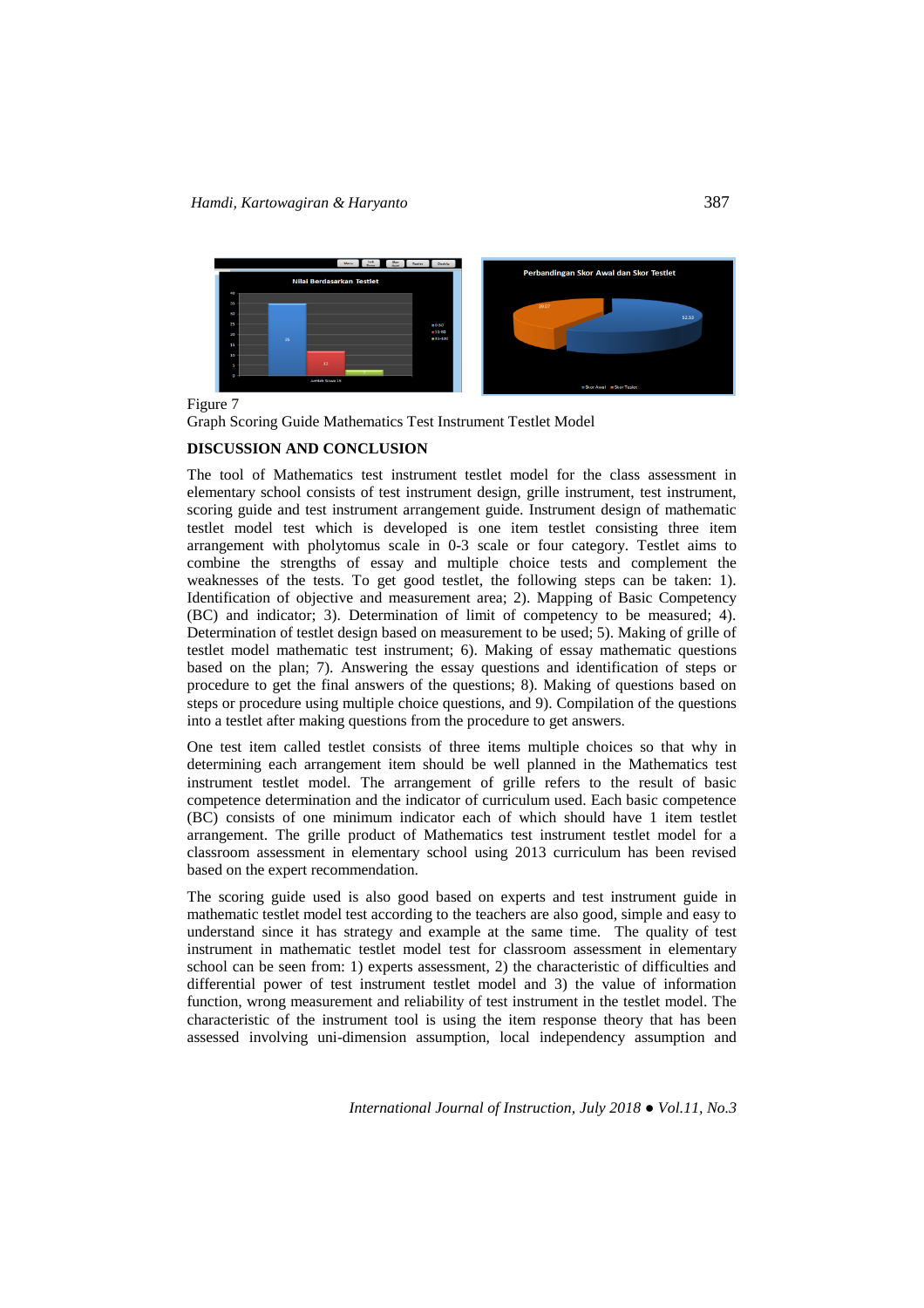invariance parameter assumption. These three assumptions has been completed both for mathematic testlet model test for KTSP curriculum and test instrument of mathematic testlet model test using 2013 curriculum.

The important parameter value of test participants are between  $-4 \le \theta \le +4$  and in the scale  $-2 \le \theta \le +2$ , ideally where the difference power parameter should be positive  $(a_i > 0)$ . According to Hambleton at al., (1991) the parameter of difficulty level in each items appears in  $(-\infty)$  sampai dengan +  $\infty$ ) and will be good or ideal if  $-2 \le b_i \le +2$ 

The research result showed that all difference power goes to a good category even best category both for KTSP curriculum and 2013 curriculum. On the other hand, the difficulty level of question for 2016 curriculum question has four unideal question or goes to bad category such as presented in number 4,7,14 and 15. The fourth question are difficult and it can be answered by the student with high ability  $(\theta > +2)$ .

The next step after looking at the question characteristic is estimating the value of information function, miss measurement and the reliability of test instrument in mathematic testlet model test for class assessment in elementary school that are implying 2016 curriculum and 2013 curriculum. The analysis result show that the value of information function meet on the ability scale  $-1.8$  and  $+3.5$ . Between this two ability, the item has information function value that is higher compared to error standard or its miss-measurement. On the other side, under -1.8 and up to +3.5 its miss-measurement is higher compared to its information function value or given information. Meanwhile, for the 2013 curriculum this function meet on the ability scale of -1.7 and +3.6. Between these two ability items, this item has a higher information function value than error standard and its miss-measurement. Moreover, under -1.7 and up to +3.6 its missmeasurement is higher than its information function value of the given information. Next, for the mathematic test instrument reability for KTSP curriculum is 0.822 and instrument test of mathematic testlet model test for 2013 curriculum is 0.808. This result show that the test instrument in mathematic testlet model test for class assessment in elementary school using KTSP and 2013 curriculum are reliable.



KTSP curriculum 2013 curriculum

Figure 8

Graphic difference between the average of testlet and multiple-choice base on the KTSP curriculum and 2013 curriculum**.**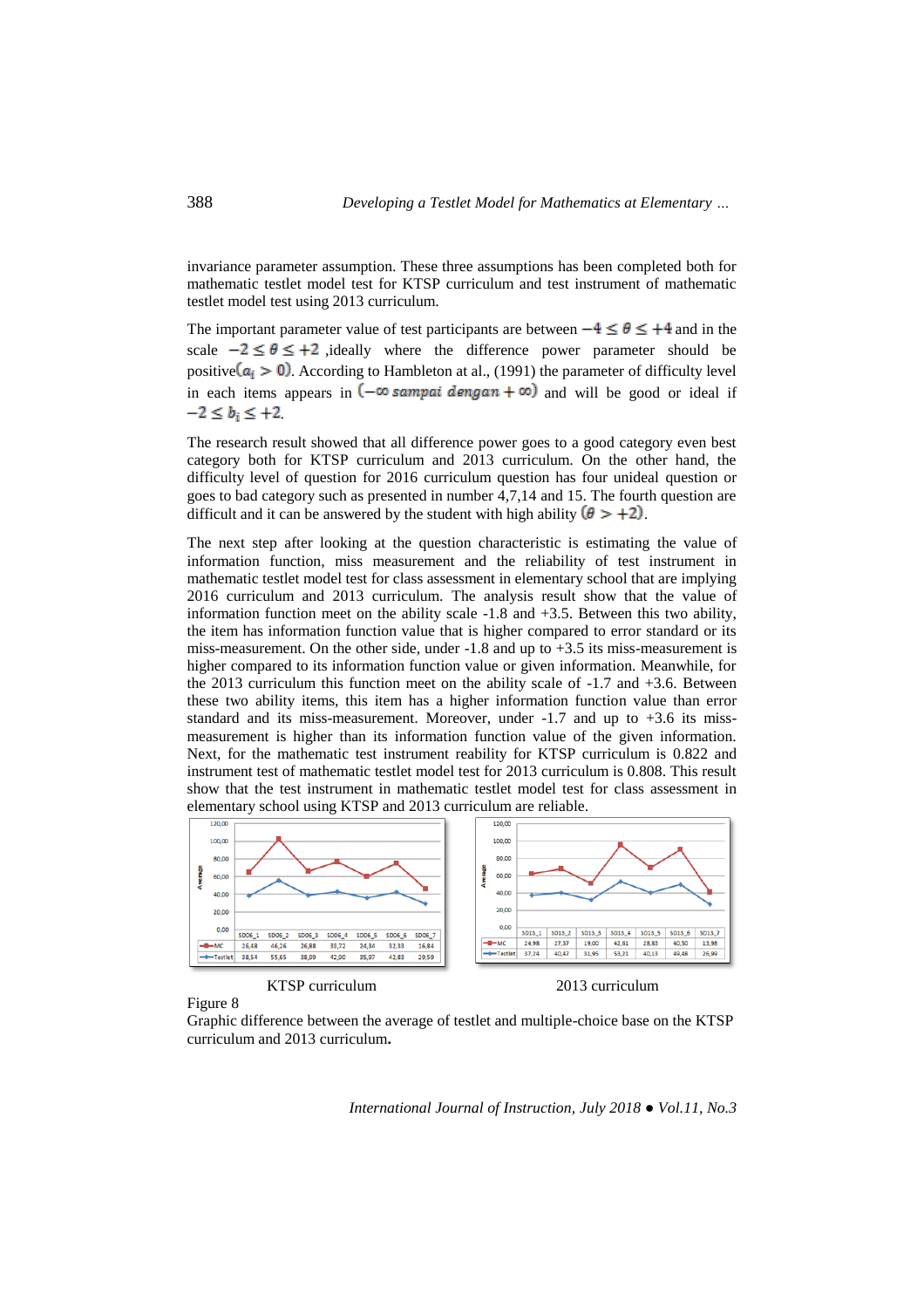Referring to the picture presented, it is clear that there is difference between the average value achieved using different scoring; testlet and multiple-choice. This difference describes that the higher difference between testlet and multiple-choice, the guessing level of student is higher.

The information that can be propose from this analysis result is the different result between assessment using mathematic testlet model test and assessment with multiple choice mathematic test instrument. The result of the analysis shows that there was different result between assessments using testlet compared to multiple choices scoring, with t value equal to 7.864 with significance <0.001. This difference can be seen from the average achieved when using scoring level. The average level can be seen in the figure 05.

To know the teachers' evaluation after test instrument of mathematic testlet model test workshop, the researcher was preparing the questionnaires consisting the statement. The gained information is based on the teachers' evaluation towards the instrument of Mathematics test instrument testlet model after joining the workshop for designing the teachers' test instrument related to their interest in applying the test instrument is 36.84% teachers said that "very good" and 63.16% teachers said "good" for applying the test instrument within the class assessment of elementary school. Based on the conversion table, the average for all items and responses related to the teachers' evaluation is 4.57. This result, if it is conversed goes to very good category, therefore it can be concluded that the average answer of teachers give a good value towards the development of Mathematics test instrument testlet model especially for the class assessment in elementary school. The common form of test used in the class assessment is elaboration test and dichtomic multiple-choice. Both test forms have strength and weaknesses. To overcome the weaknesses and combine between two forms of the test, the researcher developed Mathematics test instrument testlet model. The result of this research showed that the instrument of this model for a classroom assessment becomes the solution for teachers so they can check the test quickly as in a multiple-choice test, teachers also can know the students' weaknesses as it appears in the essay test so it can be utilized as the basic items to improve the instructional quality.

### **REFERENCES**

Abrory, M. & Kartowagiran, B. (2014). Evaluasi implementasi kurikulum 2013 pada pembelajaran matematika SMP negeri kelas VII di kabupaten sleman. *Jurnal Evaluasi Pendidikan, 2 (1), 50-59*

Dikpora, (2015). *Data hasil ulangan semester bersama sekolah menengah pertama. Lombok Timur: Dikpora Kabupaten Lombok Timur tidak diterbitkan*

Edward H. Ip. (2010). Interpretation of the three-parameter testlet response model and information function. *Applied Psychological Measurement 34(7) 467–482* 

Griffin, P. & Nix, P. (1991). *Educational assessments and reporting.* Sidney: Harcout Brace Javanovich publisher.

Hambleton, R.K,; Swaminathan, H. & Rongers, H.J. (1991). *Fundamental of item respons theory.* Newbury Park, CA: Sage Publication Inc.